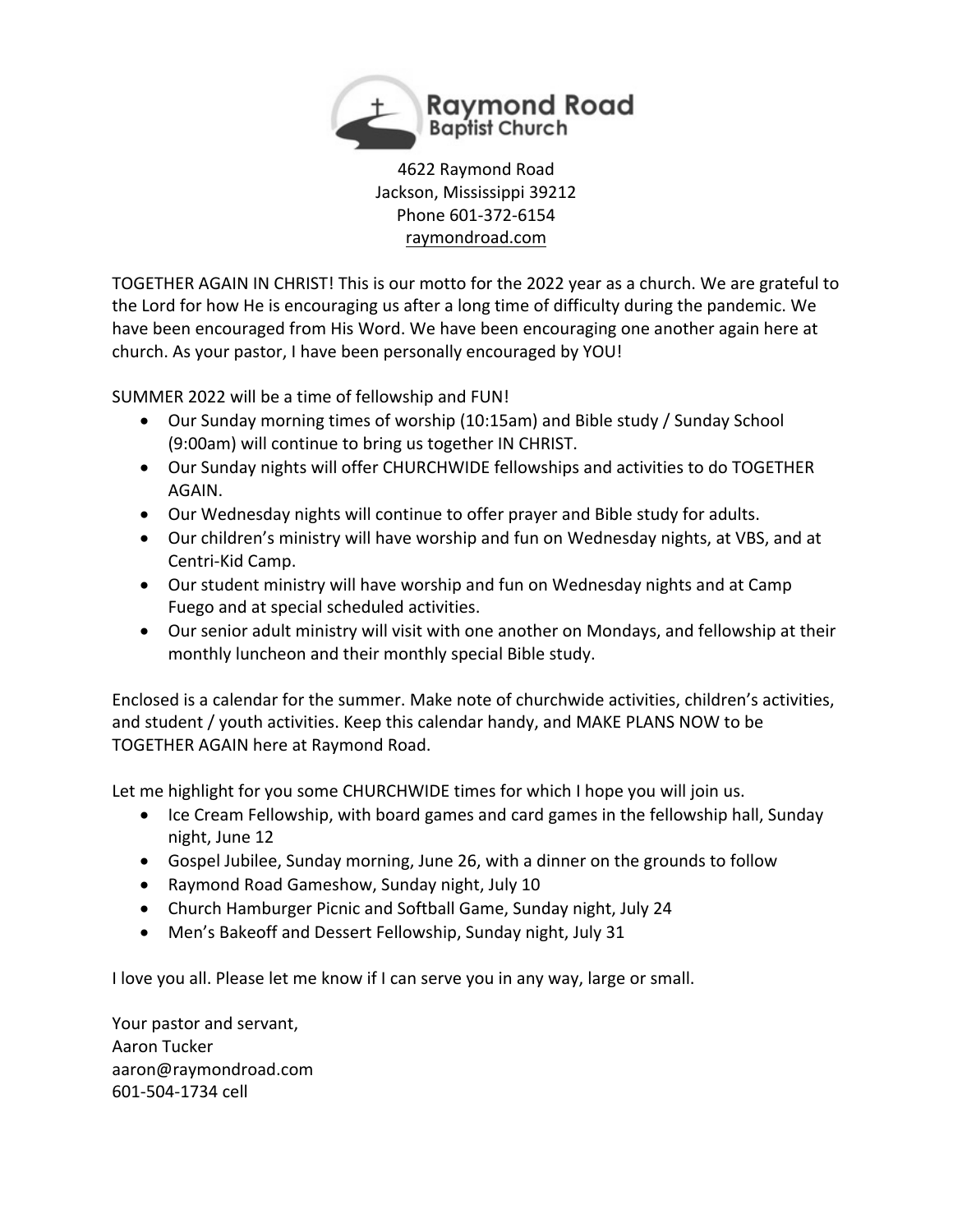### *RAYMOND ROAD BAPTIST CHURCH SUMMER CALENDAR JUNE – AUGUST, 2022*

#### JUNE

- 1 6:00 7:00 PM Children end of year missions/music pizza party Adult Worship, Sanctuary; Youth Worship, Student center
- 5-9 Vacation Bible School 6:00-8:30 PM
- 10 Crowder Concert Brandon Amphitheater, 6:00-10:30 PM, \$20
- 12 Youth & Children Camp Fundraiser Lunch & Cake Auction 5:30 -7:00 PM Ice Cream Fellowship Youth Fellowship & Pool Party 6:00 -7:30 PM
- 14 11:30 AM Sr. Adult Lunch with Youth-led program
- 15 6:00-7:00 PM Children go to prayer meeting with adults
- 19 Father's Day NO PM
- 22 6:00-9:00 PM Youth Fun Night @ Spinner's, Florence \$20 6:00 PM Children fun/game night 6:00 PM Choir dress rehearsal for Gospel Jubilee in Sanctuary Adult Prayer mtg. fellowship hall
- 24 10:30 AM Sr. Adult Bible Study
- 26 Gospel Jubilee, AM service Churchwide Lunch, fellowship hall NO PM activities at the church
- 27 July 1 CentriKid camp, Pulaski MS
- 28 11:30-2:30 Student Lunch, Buffalo Wild Wings @ Dogwood \$15
- 29 6:30-8:30 PM SouthNet worship in RRBC sanctuary Ultimate Frisbee, ballfield

Children go to prayer meeting with adults in Fellowship Hall

# JULY

- 3 NO PM activities
- 4 Independence Day office closed
- 6 6:00-7:00 PM Youth worship, Student center Children fun night/games
- 7 9:00 AM-5:00 PM Yak Trip, Okatoma Outdoor Center \$20
- 10 5:00-7:00 PM RRBC Game show/Snack food fellowship hall Youth to Camp Fuego, Eunice, LA Leave 8 AM on 11<sup>th</sup>; return 5:00 PM on 15<sup>th</sup>
- 13 6:00 PM –Children's activities
- 17 6:00 PM Youth & Children Summer Camp Share Service in Sanctuary
- 20 Youth with Children play games on ballfield
- 23 Back Pack Community Outreach 10:00 AM Noon